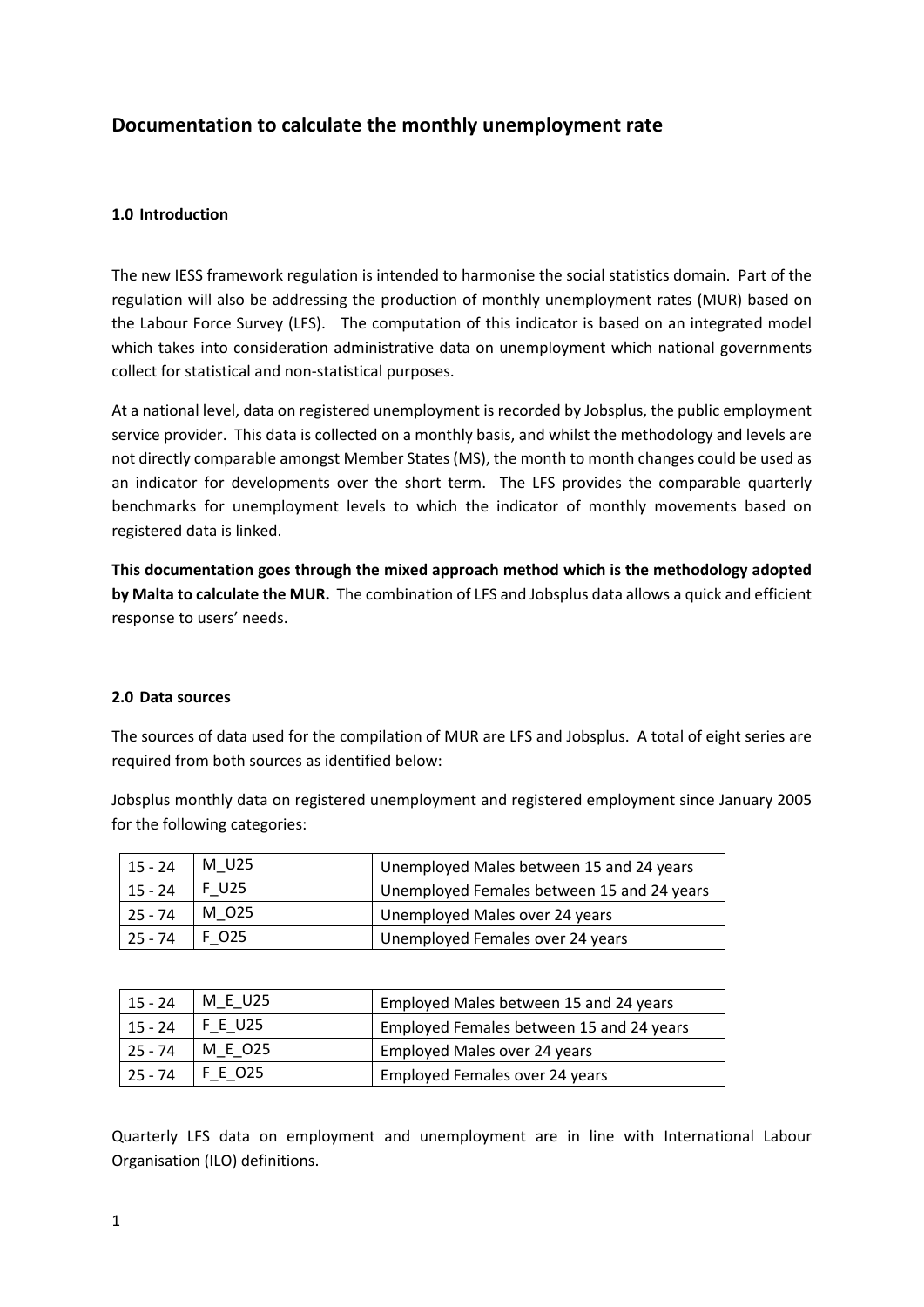#### **3.0 Benchmarking – Modified Denton Method**

The compilation of monthly unemployment rates necessitates the transformation of a quarterly series to produce a monthly series using a monthly source of data. This can be done through the use of various temporally disaggregation methods such as Chow Lin or using benchmarking methods such as Modified Denton Method. For the compilation of national MUR's, the Modified Denton method is being used as the benchmarking technique.

#### **3.1 Overview of the Modified Denton Method**

The Modified Denton method, as described in (Chen, 2007) is a disaggregation method which uses an indicator to disaggregate low frequency into high frequency data. This is done by minimizing the differences between any two consecutive benchmark factors. Through this approach monthly unemployment levels are proxied by the quarterly value of the LFS  $(K_q)$  divided by the registered unemployment *It*. The minimization is done subject to the condition that the average value of the three monthly unemployment figures given by Denton method (*Xt*) within a quarter remain equal to the actual quarterly value of the LFS.

$$
\min_{x_1, \dots, x_{3\beta}} \sum_{t=2}^{3\beta} \left[ \frac{X_t}{I_t} - \frac{X_{t-1}}{I_{t-1}} \right]^2, t \in \{1, \dots, (3\beta)\}
$$

Subject to

$$
\frac{1}{3}\sum_{3q-2}^{3q}X_t=K_q\quad\text{for each }q
$$

 $K_q$  = level of quarterly benchmark from LFS for quarter q;

 $I<sub>r</sub>$  = level of indicator from Jobsplus for month t

 $t =$  time, where  $t = 3q - 2$  is equal to the first month of quarter q,

 $t = 3q$  is the third month of quarter q

 $β =$  last quarter q for which the quarterly benchmark (LFS) is available

The input (primary) series are

- *K<sub>n</sub>*: Quarterly continuous LFS measured in levels (whether employment or unemployment depends on the context)
- *<sup>t</sup> I* : Monthly registered Jobsplus data in levels (whether employment or unemployment depends on the context)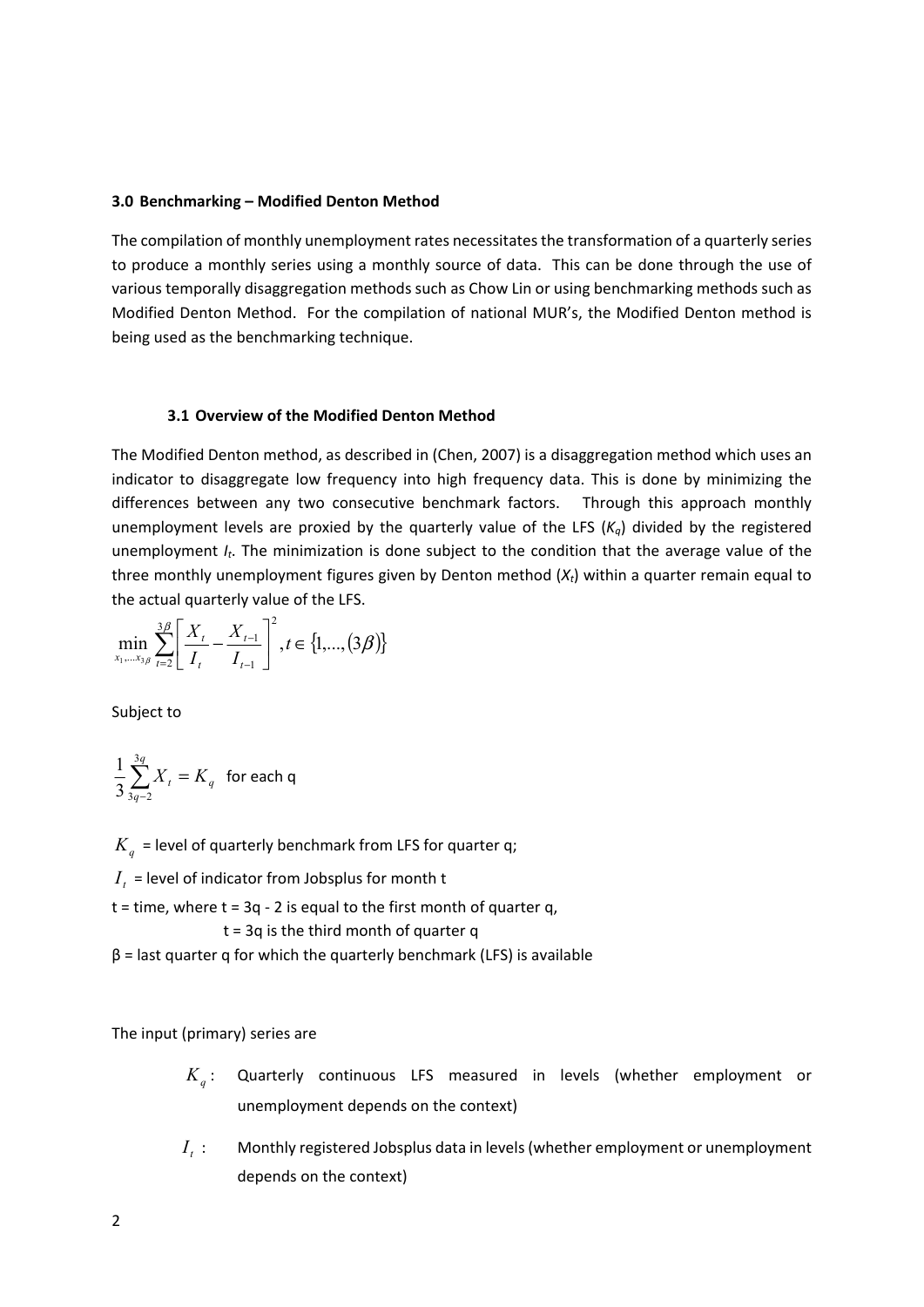The output series are

X<sub>i</sub>: Monthly continuous disaggregated Denton output in levels (employment and unemployment levels)

## **3.2 Application of Modified Denton Method in JDemetra 2.2**

The Modified Denton method application, as described in section 3.1, is installed in JDemetra 2.2. The method applied is the multiplicative model with the average as type of temporal aggregation, which produces monthly interpolation figures till the latest LFS data on hand. This monthly disaggregated series produces the Non-Seasonally Adjusted (NSA) figures for the employment and unemployment series till the latest LFS quarterly data available. As a result, forecasting is essential for the last 3 to 4 months, where LFS data is not available.

## **3.3 Forecasting the last 3 to 4 months**

A forecasting technique is used to estimate data related to the last 3 to 4 months where LFS data is not available. Different approaches are used when forecasting employment and unemployment series.

## Forecasting the employment series

Forecasts of employment data are done by using the Denton output for the four employment monthly series presented in section 2 of this document. An ARIMA model using JDemetra 2.2 is fitted to the data and forecasted employment series are extracted directly following the model selection. More information on time series modelling is presented in section 4 of this document.

## Forecasting the unemployment series

For the unemployment series, the forecasts are done in a more complex way as Jobsplus data is being used. From the disaggregated Denton output for the four unemployment monthly series, presented in section 2 of this document, the BI ratio is computed as follows:

# BI ratio<sub>t-1</sub> =  $X_{t-1}$  (Demetra disaggregated output)/ $I_{t-1}$  (original)

Where, t-1 represents the previous month and

- *Xt-1*: Monthly continuous disaggregated Denton output in levels (unemployment series only)
- *It-1* : Monthly registered unemployment Jobsplus data in levels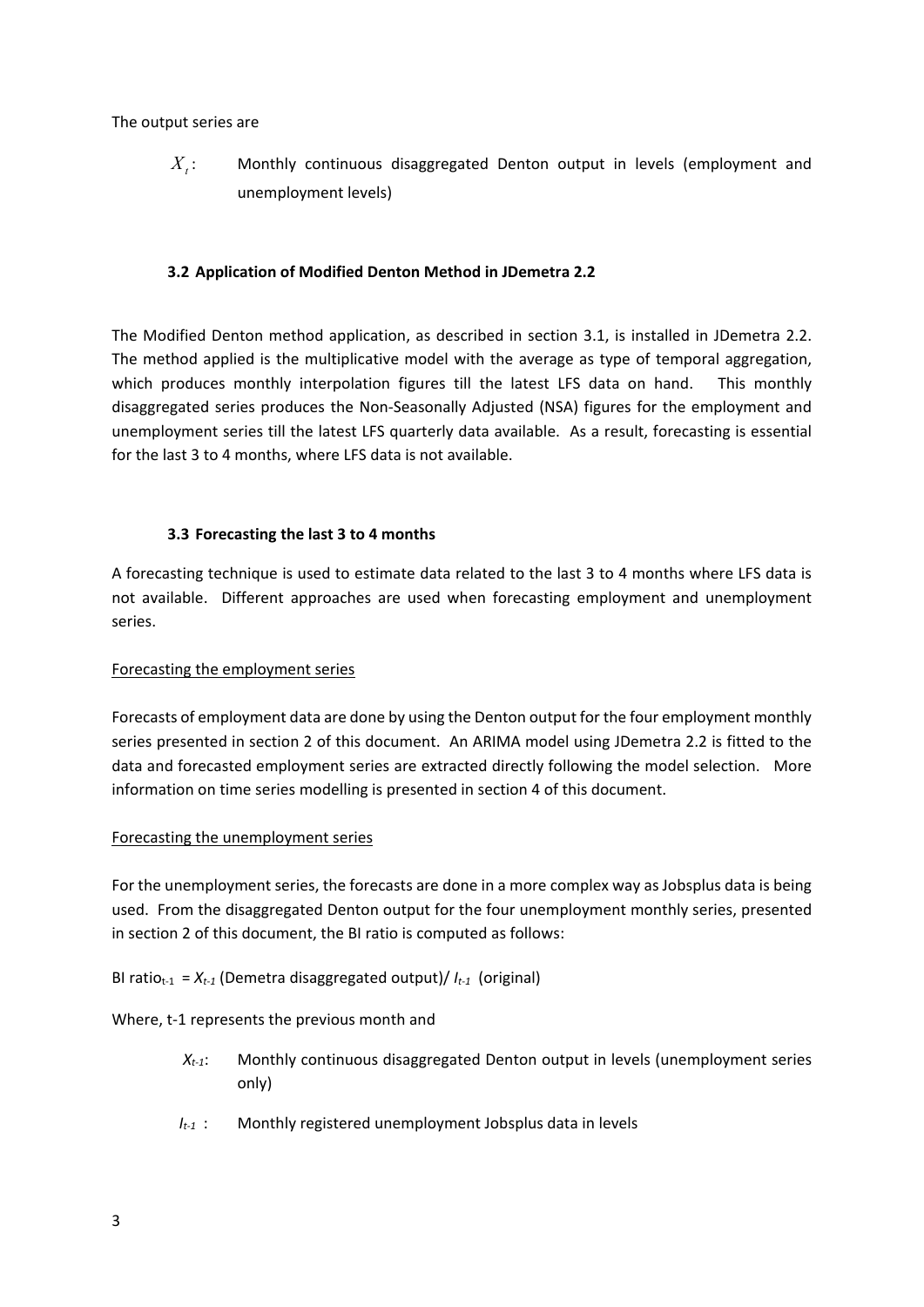An ARIMA model using JDemetra 2.2 is fitted to the BI ratio. The forecasted BI ratio series are extracted directly following the model selection (for the last 3 to 4 months where the LFS data is not available). More information on time series modelling is presented in section 4 of this document.

The forecasted BI ratio for the last 3 to 4 months is used to calculate the benchmarked NSA estimates as follows:

NSA unemployment estimate<sub>t</sub> = BI ratio<sub>t</sub> /  $I_t$ 

These final estimates produce the NSA monthly unemployment rate.

## **4.0 Seasonal adjustment**

Analysis of time series typically seeks to establish the general pattern of the data, any long term movements, and whether any unusual occurrences have had major effects on the series. This type of analysis is not straightforward when one is dependent on raw time series data, because there will normally be short-term effects, associated with the time of the year, which have a bearing on other movements. (Nau, 2014) The purpose of seasonal adjustment (SA) is to remove systematic calendar related variations associated with the time of the year, i.e. seasonal effects. This facilitates comparisons between consecutive time periods.

# **4.1 Seasonal Adjustment procedure**

In all economic data there is a seasonal effect. If the seasonal effect is removed than one can compare t-1. For monthly data one can compare data as follows:

- Raw data publish t with (t-12) months
- SA data publish t with (t-1) months

To seasonally adjust an aggregated series one can use two approaches: INDIRECT: SA (Aggregate) = SA(A) + SA(B) + SA(C) + SA(D) DIRECT: SA(Aggregate) = SA(A+B+C+D)

For the MUR, the indirect approach is used and seasonal adjustments are carried out on the NSA levels (computed in section 3) and not on the rates directly. As a result, the 8 series referred to in section 2.0 of this document are used.

# **Preliminary Steps for model identification**

Graphical representation of each single time series is important to identify patterns depending on the economic structure. When analysing series it is important to take into consideration the economic situation of the country at a specific point in time so as to analyse data more appropriately.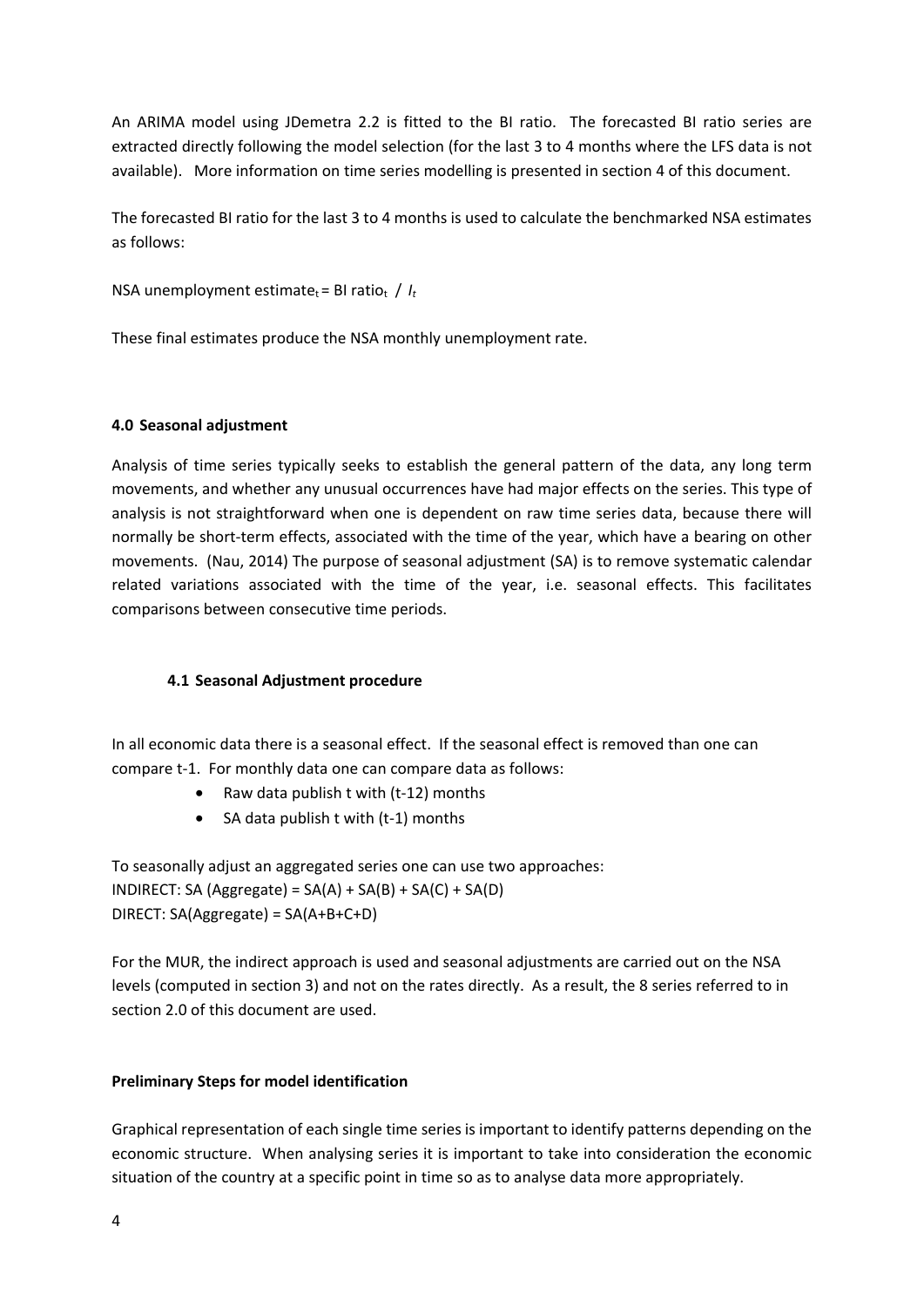Following model fitting, if the seasonal pattern is not present and seasonal tests fail, it is advisable not to include the seasonal pattern, and quote the original unadjusted series.

Another factor which is important to consider when carrying out seasonal adjustments, is the length of the time series. When adjusting monthly data one should have a minimum of 3 years (36 readings). Ideally a series should be between 7 and 10 years, more than this length would imply using out of date information which might have a bearing on the SA outcome, whereas a shorter series might reflect in poorer SA results (Eurostat, 2018). In the case of the MUR, SA is done from 2010 onwards.

According to Nau (2014), the appropriate form of seasonal ARIMA model is classified as:

ARIMA = (**p, d, q**) x (**P, D, Q**)

where

- p, d, q are the orders of the regular part of the model and
- P, D, Q are the orders of the seasonal part
- p / P is the order of the Auto Regressive (AR) model / seasonal model
- q / Q is the order of the Moving Average (MA) model / seasonal model
- d / D is the order of differencing to make the time series stationary / seasonality stationary

# **4.2 Application of Tramo/Seats ARIMA in Demetra+**

The seasonal adjustments are carried out with JDemetra 2.2 using the Tramo/Seats application for ARIMA models. New models for seasonal adjustment are identified, following the release of LFS data for the last quarter of each year. Models are identified and fixed each year, but coefficients of ARIMA models could be estimated each month.

Nau (2014) describes optimal time series model fitting and practical ways for model selection. The focus of the time series modelling is put on the detection of seasonality, the quality of the ARIMA model, the stability of the adjustment and the revision analysis. JDemetra 2.2 provides a wide range of measures to assess the quality, accuracy and reliability of the time series model selection (Grudkowska, 2017).

Simultaneously, several tests can be used to check for the seasonal pattern. Checks in JDemetra 2.2 include Freidman and Kruskall-Wallis tests where the time series is checked for stable seasonality and a combined seasonality test is used to assess moving seasonality (Grudkowska, 2017).

In addition, JDemetra 2.2 provides automatic outlier detection and correction procedures for additive outliers (AO), Transitory change (TC) and Level shift (LS) outliers.

Following time series modelling, the Trend, Seasonal and Irregular components can be extracted. The seasonal component provides the seasonally adjusted levels necessary to compute the seasonal monthly unemployment rate.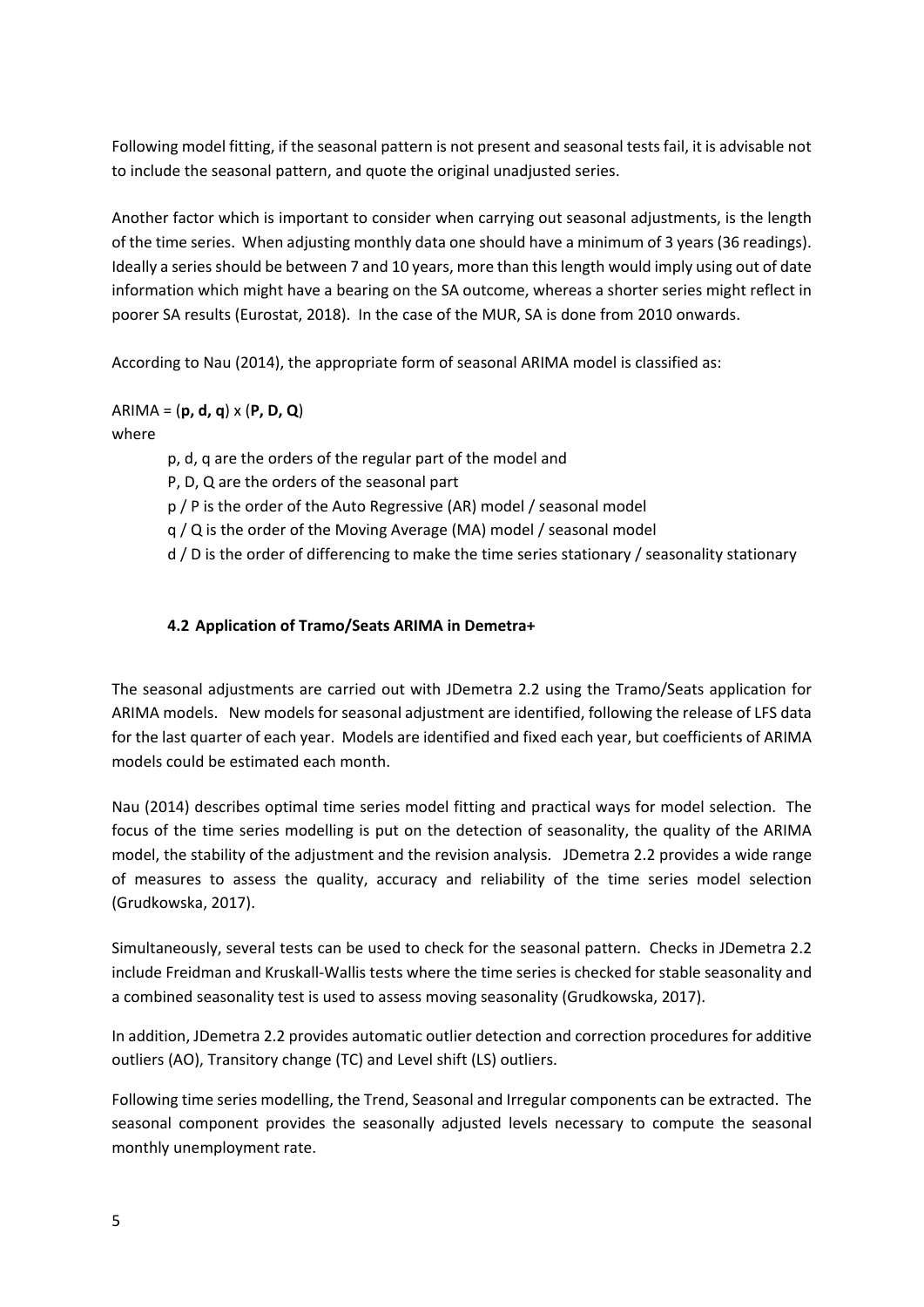## **5.0 Quality measures**

The challenge of MUR estimation boils down estimating accurately the monthly pattern within an existing quarterly benchmark i.e. the month-to-month changes.

To assess the accuracy of the different methods, it is then proposed to analyze the volatility and revisions of the month-to-month changes in MUR data. This is done for both NSA and SA series. However, the IESS regulation bases the quality measures on the final SA estimates.

# **5.1 Volatility**

EUROSTAT (2015) recommended that for an acceptable total monthly unemployment rate (MUR), the volatility should be based on two tests:

• The frequency of double large (>0.2) inversions < 5%

*The frequency of double large inversions calculated as the proportion of observations surrounded by two consecutive large inversions in opposite directions. A large inversion is recorded when the monthly unemployment rate varies by 0.2 percentage point or more. This indicator should remain below 5 %;* 

• The correlation between month-on-month changes belongs to the [-0.3; 0.75] interval.

*The correlation of month-on-month changes calculated as the correlation coefficient between the series of the month-on-month changes and the same series lagged by one month (i.e. first order autocorrelation coefficient). This indicator should remain within the [-0.3; 0.75] interval;* 

# **5.2 Revision**

Due to the method adopted, revisions are present in the estimates calculated. Revisions are caused by the following:

1. Inclusion of the most recent LFS data in the calculation NSA process.

The monthly estimates are released at approximately 30 days from the reference month. Later, when the quarterly LFS estimates are produced, the NSA estimates of the three months are recalculated. The NSA monthly estimates are then revised, at the moment of release of the first month following the reference quarter.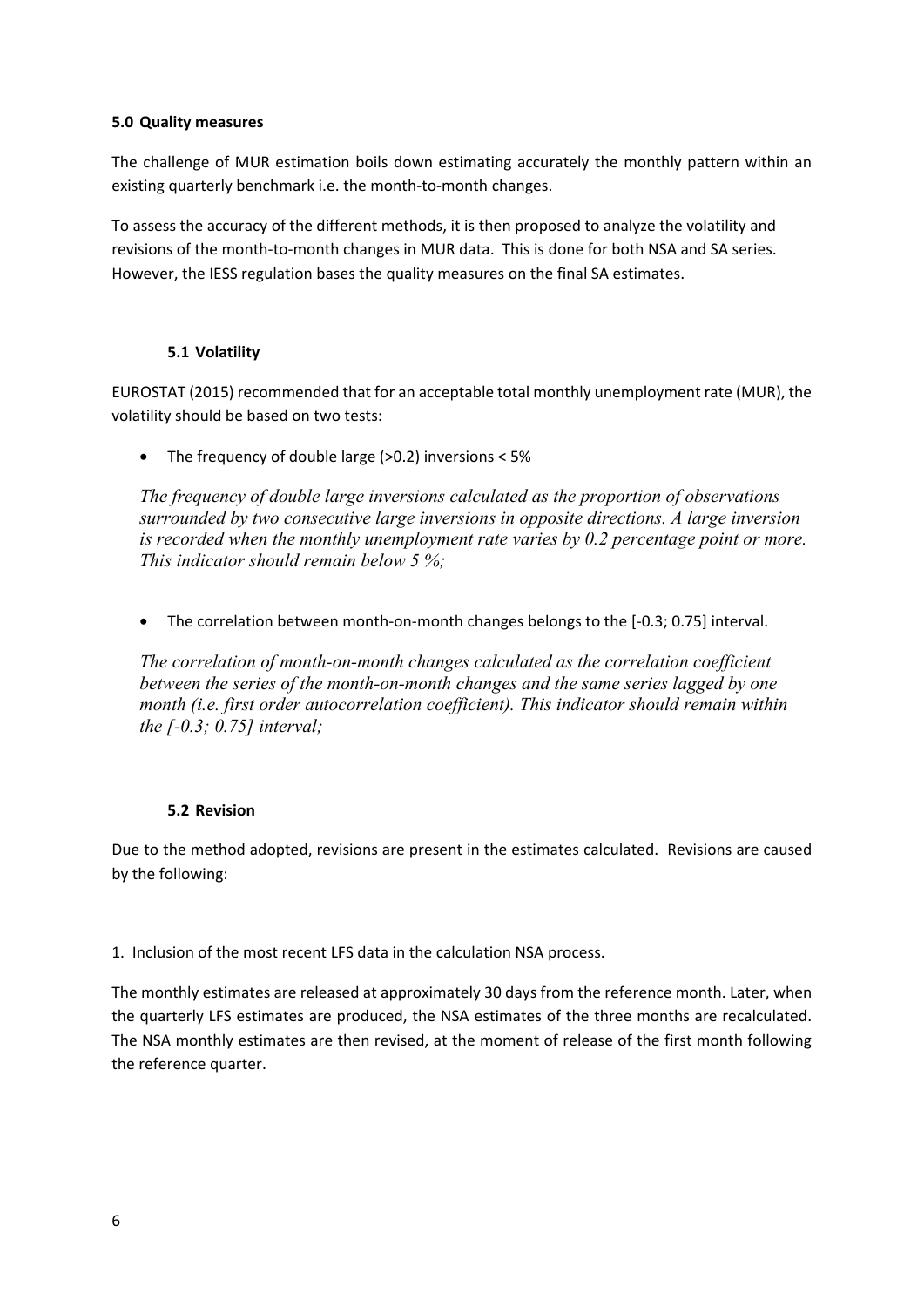2. Updates to the seasonally adjusted (SA) series whenever new monthly data are added.

The monthly seasonally adjusted series are estimated every month including the latest available data, and updating the estimate of the models parameters. With reference to the seasonally adjusted data, therefore, revisions are observed every month.

3. Updates of seasonal adjustment models with complete annual data

Following the release of LFS data for the last quarter of each year, new models for seasonal adjustment are identified. Hence, revisions are observed every month.

4. Revisions in LFS data

Periodically, the monthly estimates will be subject to revision due to revisions in LFS data. Changes in LFS estimates are done intermittently to align the estimates with population figures.

EUROSTAT (2015) recommended that for an acceptable total monthly unemployment rate (MUR), revision quality indicator should be based on the two tests:

• The frequency of very large revision in levels  $(>0.3)$  < 10%

*The frequency of very large revisions in levels calculated as the proportion of monthly observations in levels that are revised by more than 0.3 percentage points between the first estimate and the revised data that are released six months later. This indicator should remain below 10%;* 

• The frequency of large revision in month-on-month changes (>0.2) < 10%

*The frequency of large revisions in month-on-month changes calculated as the proportion of observations with month-on-month changes that are revised by 0.2 percentage point or more between the first estimate and the revised data that are released six months later. This indicator should remain below 10%.* 

# **5.3 Margin of error**

For evaluating the accuracy of the estimates produced by a sample survey, it is necessary to take into account the sampling error that arises from observing the variable of interest only on a part (sample) of the population. In general, statistical offices do not publish sampling errors referring to seasonally adjusted estimates. In most cases, the sampling errors of the non-seasonally-adjusted estimates are used, considering that these are similar to those related to the corresponding seasonally adjusted estimates. Hence, the margin of error for the MUR estimates are in line with those published by NSO in the LFS Quarterly news releases.